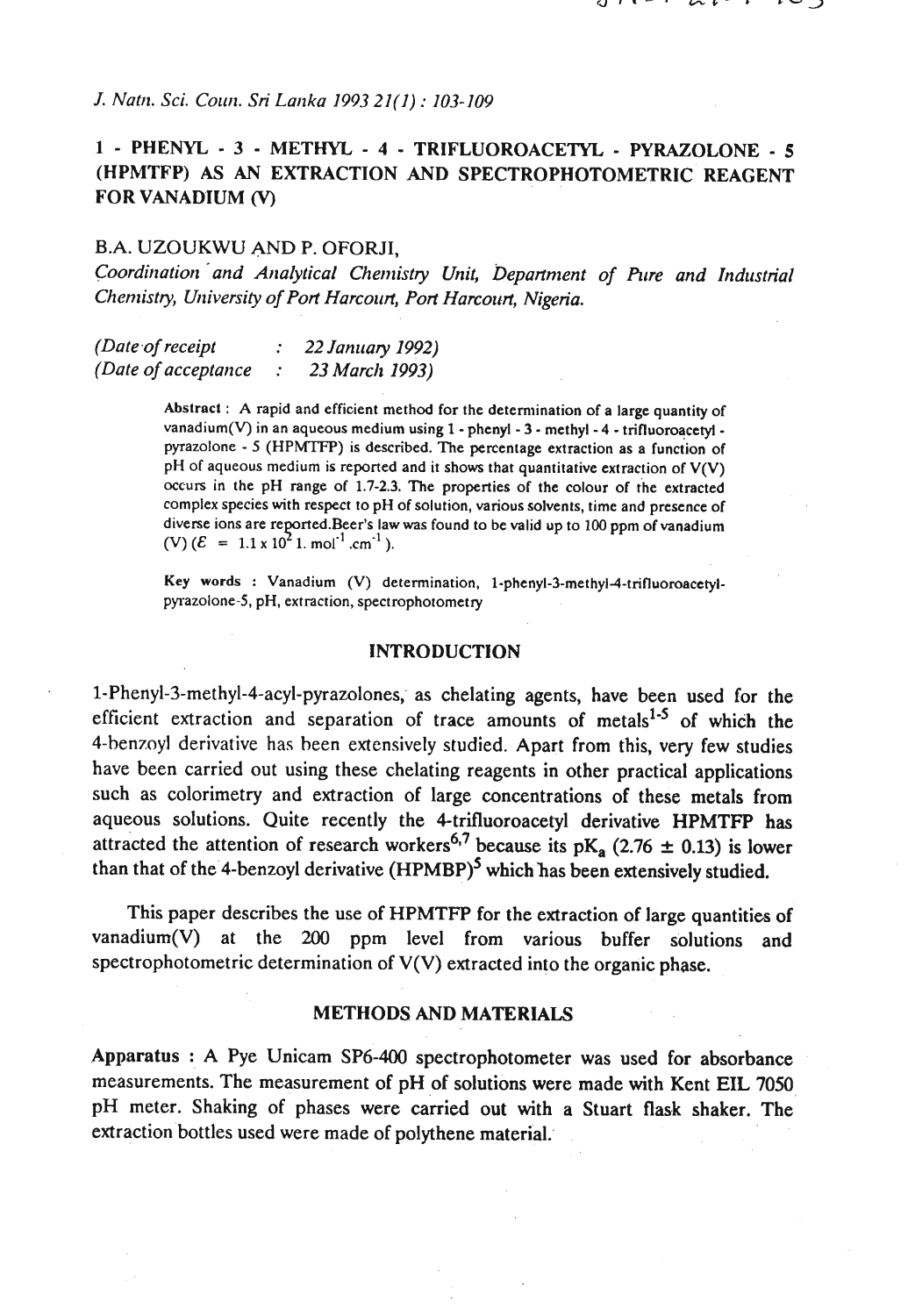Reagents : All solvents and reagents used were of analytical grade. HPMTFP was synthesized according to established method $1$  and was twice recrystallized from aqueous ethanol; m.p.,  $139^0$  C. A solution of 0.02 M HPMTFP in methyl isobutyl ketone (MIBK) was used as organic extraction and spectrophotometric reagent.

A stock solution of vanadium (V), 2000 ppm, was prepared by dissolving  $0.4593$  g of  $NH<sub>4</sub>VO<sub>3</sub>$  (ammonium metavanadate) in 2 ml of 10 M  $H<sub>2</sub>SO<sub>4</sub>$  and diluted to 100 ml with distilled water. Buffer solutions were prepared from mixtures of 0.1 M solutions of the following reagents: HCl/KCl, pH 0.5-2.2; HCl/CH<sub>3</sub>COONa, pH 2.3-3.5;  $CH<sub>3</sub>COOH/CH<sub>3</sub>COONa$ , pH 3.6-5.8.

Measurement of extraction : A 0.5 ml aliquot of the stock solution was diluted with a buffer solution of pH 0.5-5.8, to give a 5 ml aqueous phase, thus, containing 200 ppm of V(V) ion in an extraction bottle. This was shaken for 15 minutes with an equal volume (5 **ml)** of various organic solvents containing 0.02 M HPMTFT or a mixture of it with 0.01 M tri-octylphosphine oxide (TOPO). The percentage extraction was calculated as the percentage ratio between the concentration of  $V(V)$  in the organic phase and that in the aqueous phase. The pH of aqueous phase was measured after extraction in all the experiments.

Analysis of V(V) in aqueous raffinate : A 2 ml portion of the aqueous raffinate was introduced into a 10 ml volumetric flask to which 1.5 ml of 4 M  $H_2SO_4$  was added. The solution was later made up to 10 ml with a methylated spirit solution containing 0.01M NHPMBP. The absorbance of the wine-red complex was measured<sup>8</sup> at 480 nm against a reagent blank prepared in a similar way and compared with a standard calibration curve.

Determination of  $V(V)$  in the organic phase : 0.2 ml aliquot of stock  $V(V)$  solution containing **2000** ppm of V(V) ion was introduced into an extraction bottle and .adjusted to a total volume of 5 ml and pH of 1.9 with solution mixtures of HCUKCI. 5 ml of MIBK containing 0.02 M HPMTFP + 0.01 M TOPO was added and both immiscible phases shaken vigorously for 15 minutes. The phases were allowed to settle before they were separated. The absorbance of the greenish-brown organic extract containing the  $V(V)$  - PMTFP complex species was measured at 480 nm against a reagent blank. Beer's law was obeyed for 10-100ppm V(V) concentration ( $\varepsilon = 1.1$  x  $10^2$  <sup>I</sup>. mol<sup>-1</sup> .cm<sup>-1</sup>).

### **RESULTS AND DISCUSSION**

**Effect of experimental variables on extraction : The extraction of 200 ppm of**  $V(V)$ using 0.02 M HPMTFP in various organic solvents studied as a function of pH of aqueous phase is shown in figure 1. The figure shows that the percentage extraction of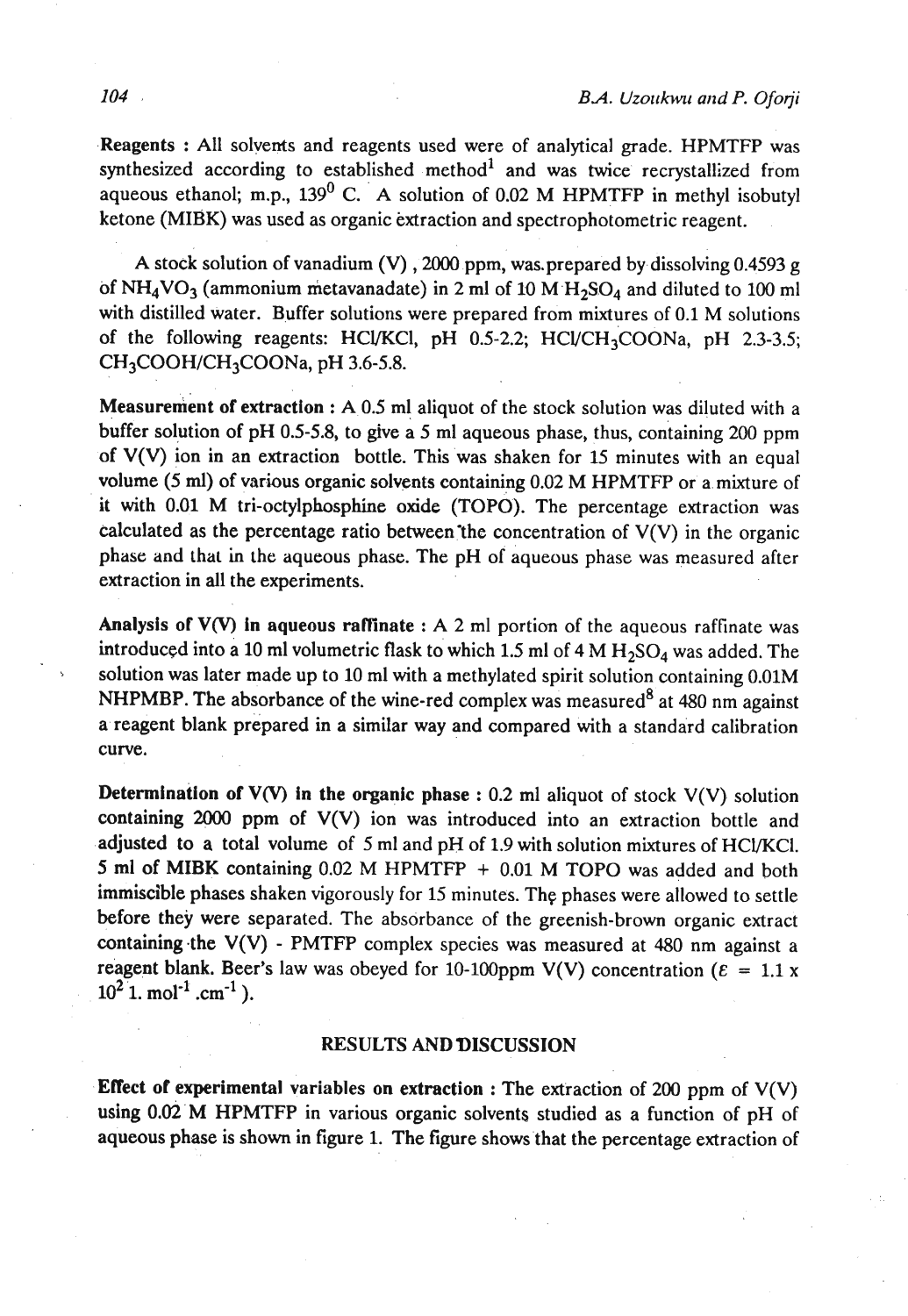$V(V)$  is a function of the pH of aqueous solution, type of solvent used and presence of synergists like TOPO. It shows that extraction with organic reagent in the following solvent systems: benzene, chloroform and cyclohexanone are not quantitative, giving a maximum of  $48\%$  (pH 3),  $51\%$  (pH 2.3) and  $60\%$  (pH 2.4) extractions into these solvents respectively. 80% extraction was obtained at pH 2 when the MIBK solvent system was used. Figure 1 shows that the presence of 0.01 M of TOPO synergistically enhanced the extraction of  $V(V)$  with 0.02 M HPMTFP, resulting in the quantitative extraction of  $V(V)$  in the pH range 1.7-2.3.

The rapid fall in percentage extraction of  $V(V)$  after pH 2.6 (graph A) with all the organic solvents studied is probably due to the formation of polyhydroxy and 0x0-bridged vanadyl complex species which are probably pronounced after pH 2.6 due to the large concentration of  $V(V)$  ions in solution.



**Figure 1:** Percentage extraction of 200 ppm  $V(V)$  as a function of pII of solution using :  $A$  0.02 M  $IIPMTFP + 0.01 M TOPO$  in MIBK, B. 0.02 M IIPMTFP in MIBK, C. 0.02 M IIPMTFP in **cyclohexnnone, D. 0.02** M IIPMTIFP **in chlorolorm and E 0.02 M IIPMTFP in benzene.** 

Effect of Experimental Variables on the Seectrophotometric Determination of **V(V)**  in the Organic Phase: The absorbance spectra of the extraction reagent and extracted V(V) complex species show that the MIBK solution containing the HPMTFP and TOPO mixture absorb strongly'below 400 nm. The 480 nm wavelength was used for determining the concentration of the extracted complex species because the absorbence of the extraction reagent at 480 nm is negligible.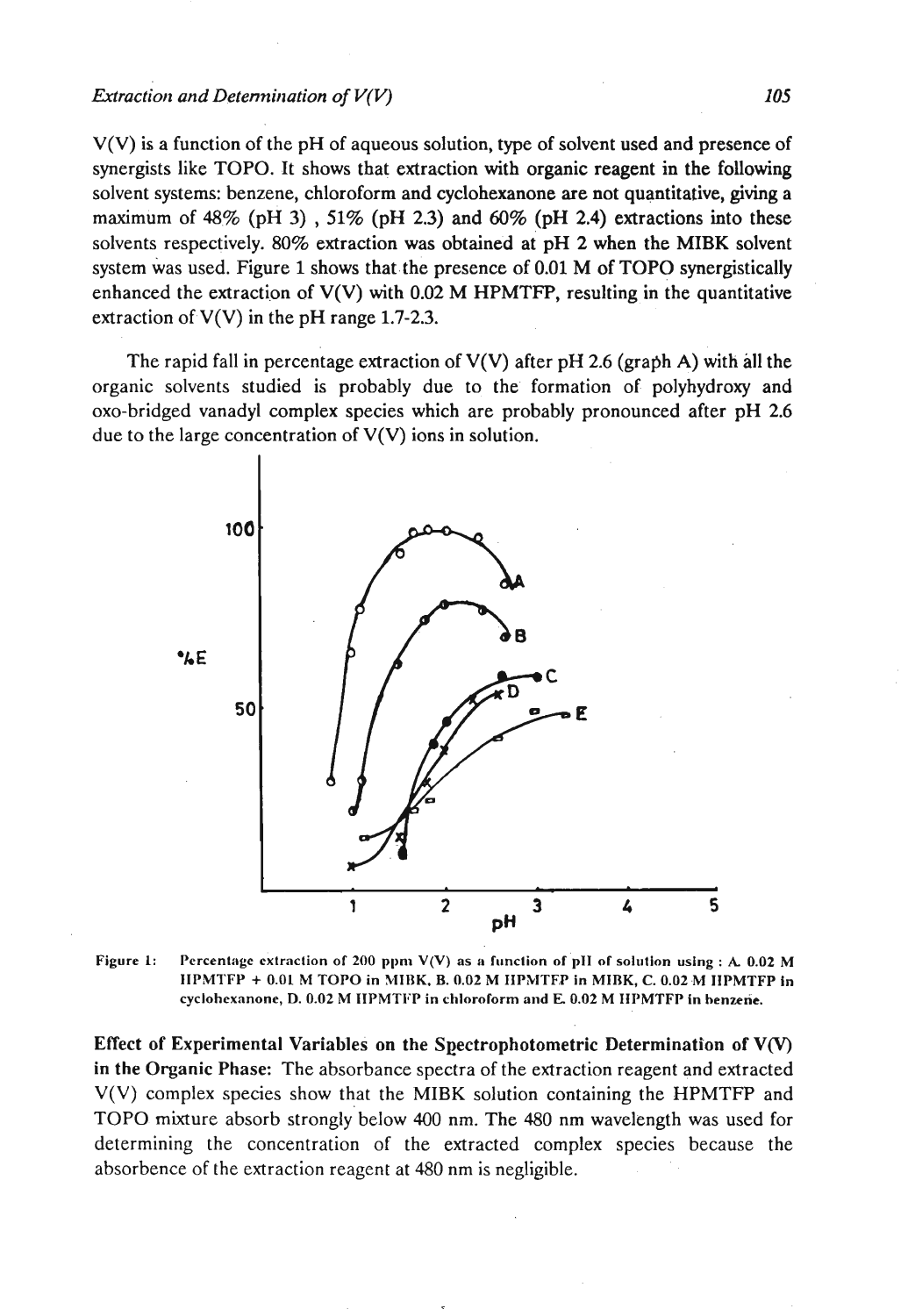The optimum absorbance of the extracted organic phase using 0.02 M HPMTFP and 0.01 M TOP0 mixture in MIBK occurs between pH 1.7-2.3 which is where the optimum percentage extraction also occurred. Thus, the pH of the aqueous phase was adjusted to pH of 1.9 in all subsequent extraction-spectrophotometric studies. The absorbances of the different amounts of V(V) studied are given in Table 1.

| Table 1. Variation of absorbance of organic phase extract with concentration of $V(V)$ |
|----------------------------------------------------------------------------------------|
| extracted from aqueous phase of pH 1.9                                                 |

| $\mid V(V)$ concentration (ppm) in | 20    |       | 80    | 120   | 160   | 200   |
|------------------------------------|-------|-------|-------|-------|-------|-------|
| I the aqueous phase                |       |       |       |       |       |       |
| Absorbance of organic extract      | 0.042 | 0.082 | 0.170 | 0.230 | 0.285 | 0.345 |

The colour of the extracted complex is stable for 5 hours.

The use of various solvents (Figure **1)** showed that benzene, chloroform and cyclohexanone are poor extraction systems and the sensitivity of the colour of the extracted complex species in these solvents is also poor. In some cases emulsions were obtained as was with the cyclohexanone system.

**Interferences:** The effects of various ions on the determination of  $V(V)$  were examined by extracting a 5 ml aqueous solution containing 80 ppm of **V(V)** ion and various amounts of a foreign ion and measuring the absorbance of the organic extract at 480 nm against a reagent blank. The results are given in Table 2.

| Ion                                                 | Amount of ion Added as |                                            | Vanadium (V)   % Recovered |       |
|-----------------------------------------------------|------------------------|--------------------------------------------|----------------------------|-------|
|                                                     | added (ppm)            |                                            | found (ppm)                |       |
| None                                                | 0                      |                                            | 80.0                       | 100.0 |
| $\frac{\text{Ag}^+}{\text{Ba}^2+}$                  | 500                    | AgNO <sub>3</sub>                          | 80.0                       | 100.0 |
|                                                     | 500                    | BaNO <sub>3</sub>                          | 79.0                       | 98.8  |
| $Be^{2+}$                                           | 500                    | BeSO <sub>4</sub> .4H <sub>2</sub> O       | 80.1                       | 100.1 |
| $Ca^{2+}$                                           | 500                    | $Ca(CH_3COO)$ ,                            | 79.1                       | 98.9  |
| $Cd^{2+}$                                           | 500                    | $Cd(NO3)$ <sub>2</sub> ,4H <sub>2</sub> O  | 81.2                       | 101.5 |
| $\overline{{\rm Co}^{2+}}$                          | 500                    | $Co(CH_3COO)_2.4H_2O$                      | 80.3                       | 100.4 |
| $\frac{\overline{\text{Cu}^{2+}} }{\text{Cu}^{2+}}$ | 200                    | Cu(CIO <sub>4</sub> ),.6H <sub>2</sub> O   | 98.8                       | 123.5 |
|                                                     | 100                    | $Cu(ClO4)$ <sub>2</sub> .6H <sub>2</sub> O | 84.1                       | 105.1 |
| $\frac{1}{\text{Mg}^{2+}}$                          | 500                    | Mg(CIO <sub>4</sub> )                      | 79.4                       | 99.3  |
| $Mn^{2+}$                                           | 500                    | MnSO <sub>4</sub> .4H <sub>2</sub> O       | 80.0                       | 100.0 |

**Table 2. Determination of 80 ppm of V(V) in the presence of diverse ions**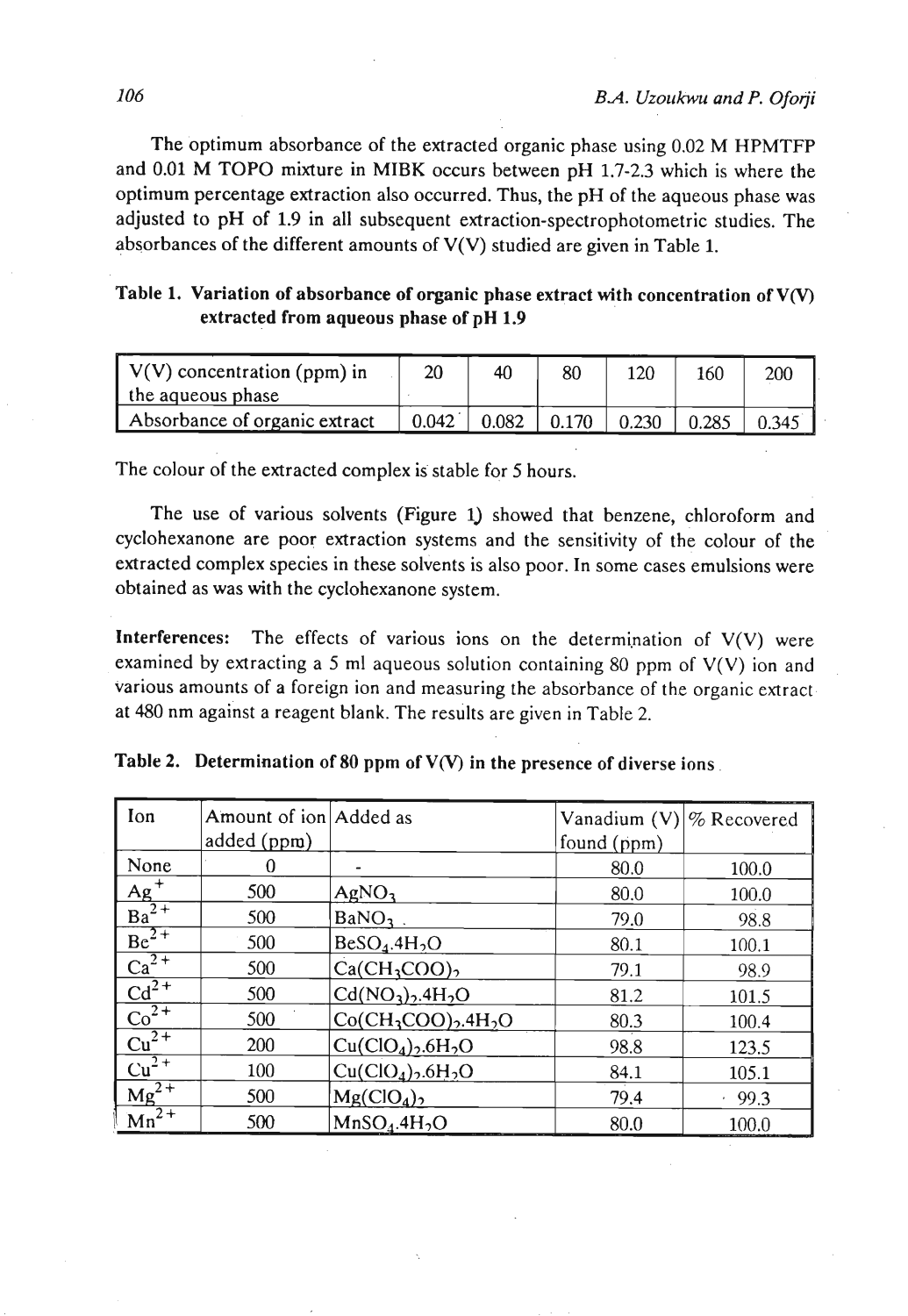| Ion                         | Amount of ion Added as |                                     | Vanadium $(V) \%$ Recovered |       |
|-----------------------------|------------------------|-------------------------------------|-----------------------------|-------|
|                             | added (ppm)            |                                     | found (ppm)                 |       |
| $Ni2+$                      | 500                    | $Ni(NO3)2.6H2O$                     | 79.2                        | 99.0  |
| $\overline{\text{Pb}^{2+}}$ | 500                    | $Pb(NO_3)_2$                        | 78.8                        | 98.5  |
| $\overline{\text{Sr}^{2+}}$ | 500                    | $Sr(CH_3COO)_2.1/2H_2O$             | 80.0                        | 100.0 |
| $Fe3+$                      | 10                     | $NH_4Fe(SO_4)_2.12H_2O$             | 105.9                       | 132.4 |
| $Fe3+$                      | $\boldsymbol{2}$       | $NH_4Fe(SO_4)_2.12H_2O$             | 81.2                        | 102.0 |
| $\overline{\text{Ce}^{4+}}$ | 100                    | $Ce(SO4)2.4H2O$                     | 96.5                        | 120.6 |
| $Ce^{4+}$                   | 50                     | $Ce(SO4)2.4H2O$                     | 83.0                        | 103.8 |
| $\overline{v^{4+}}$         | 500                    | VOSO <sub>4</sub> .H <sub>2</sub> O | 101.2                       | 126.5 |
| $\sqrt{4+}$                 | 250                    | VOSO <sub>4</sub> .H <sub>2</sub> O | 80.5                        | 100.6 |
| $Cr^{6+}$                   | 50                     | $K_2Cr_2O_7$                        | 188.2                       | 235.3 |
| $Cr^{6+}$                   | 10                     | $K_2Cr_2O_7$                        | 85.8                        | 107.3 |
| $Mo^{6+}$                   | 200                    | $Na2MoO4.2H2O$                      | 76.9                        | 96.1  |
| $\overline{Mo^{6+}}$        | 100                    | $Na2MoO4.2H2O$                      | 80.0                        | 100.0 |
| $U^{\overline{6+}}$         | 100                    | $UO_2(NO_3)$ , 6H <sub>2</sub> O    | 104.3                       | 130.4 |
| $U^{6+}$                    | 20                     | $UO_2(NO_3)_{2}.6H_2O$              | 82.3                        | 102.9 |
| $W^{6+}$                    | $\cdot$<br>100         | $Na2WO4.2H2O$                       | 70.6                        | 88.0  |
| $W^{6+}$                    | 50                     | $Na2WO4.2H2O$                       | 76.6                        | 95.8  |
| $\mathbf{F}^{\text{-}}$     | 200                    | NaF                                 | 79.5                        | 99.4  |
| $PO_{4}^{3-}$               | 200                    | Na <sub>2</sub> HPO <sub>4</sub>    | 78.6                        | 98.3  |
| <b>EDTA</b>                 | 200                    | Na <sub>2</sub> EDTA                | 72.9                        | 91.1  |
| <b>EDTA</b>                 | 100                    | Na <sub>2</sub> EDTA                | 79.5                        | 99.4  |
| Oxalate                     | 200                    | $(NH_4)_2$ oxalate                  | 72.2                        | 90.2  |
| Oxalate                     | 100                    | $(NH_4)$ oxalate                    | 80.0                        | 100.0 |
| Tartrate                    | 200                    | Na (Tartrate)                       | 80.0                        | 100.0 |

### **Table 2 Contd.**

Some of the interferences observed were due to colour reaction between the metal ion introduced and vanadium (V) ion, resulting in enhanced intensity of the extracted organic complex species. Table 2 shows that V(V) can be determined in the presence of up to 250 ppm of V(IV) with little or no interference from V(IV) ion.

Analysis of water samples: Some water samples collected from Port Harcourt metropolis were digested with hydrochloric -nitric acid (31) mixture. 10 ml of the residue was adjusted to pH 4.0 and extracted with 0.02 M HPMTFP in benzene. This reagent system will extract Fe(III) completely at pH 4.0 without extracting  $V(V)^9$  if both ions are present in the water sample. 5 ml of the aqueous raffinate above was adjusted to pH 2 and extracted with 5 ml of a mixture of 0.02 M HPMTFP and 0.01 M TOP0 in MIBK. The average result of three determinations are shown in Table 3 (1).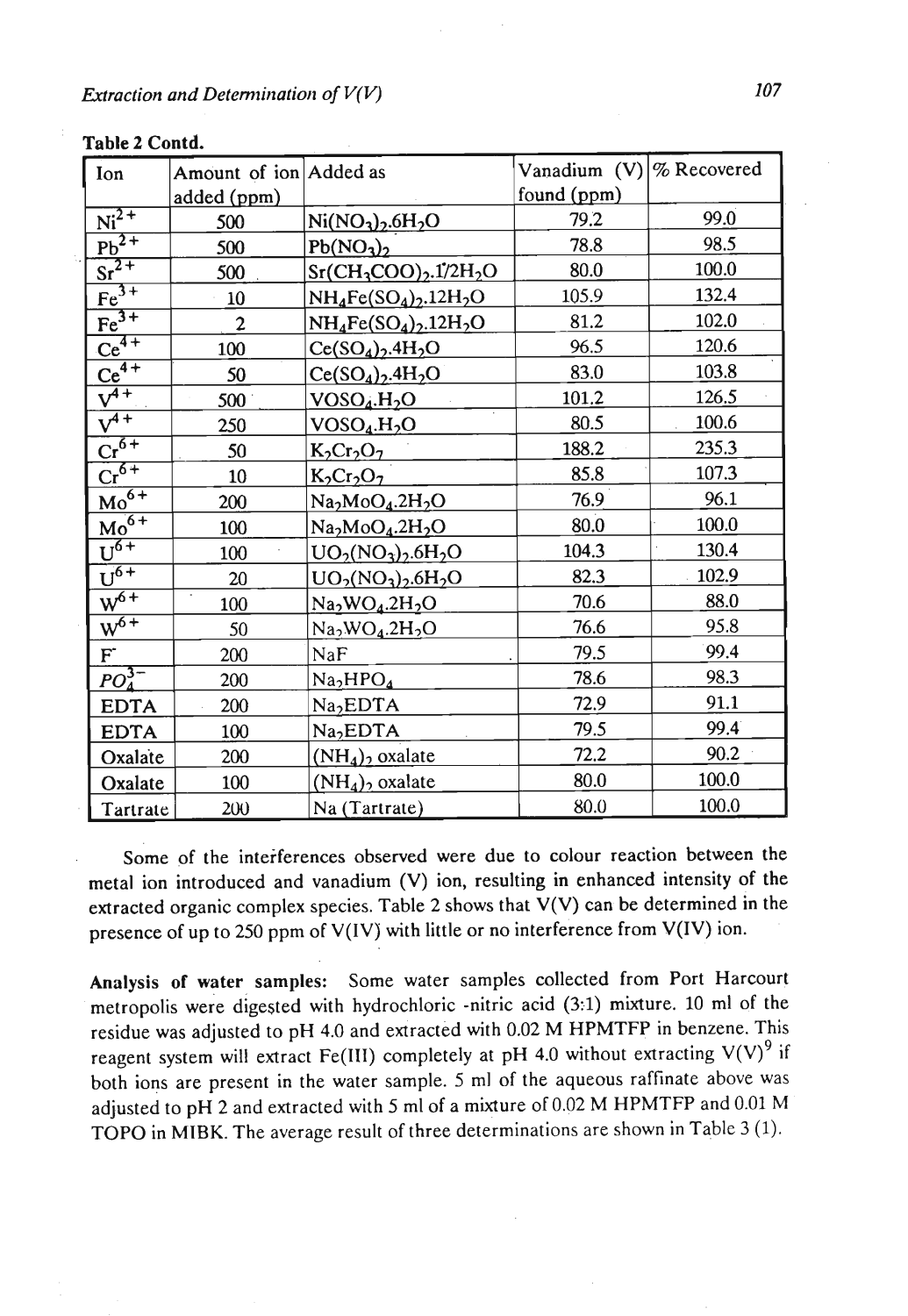# Table 3: Analysis of samples for **V(V)** ion

| Sample source           | Amount (ppm) of $V(V)$<br>added to water sample | % Recovered |
|-------------------------|-------------------------------------------------|-------------|
| Aluu stream             | 0.00                                            | 0.0         |
| Aluu stream             | 40.00                                           | 99.1        |
| Uni Port Delta          |                                                 |             |
| Park tap                | 0.00                                            | 0.0         |
| Uni Port Delta Park tap | 60.00                                           | 100.4       |

(1) Water samples-May'90

(2) Determination of vanadium (V) in the presence of mixtures of the following ions  $M^{n+}$  (ppm): Ba<sup>2+</sup>(50), Cd<sup>2+</sup>(70), Ca<sup>2+</sup>(50), Co<sup>2+</sup>(70), Cu<sup>2+</sup>(10), Cr<sup>6+</sup>(2), U<sup>6</sup><sup>+</sup>(5) and  $V^{4+}$ (50). Average of three determinations are given.

| $\sqrt{V(V)}$ (ppm) added to<br>synthetic mixture | 40.0 | 60.0  | 80.0 |
|---------------------------------------------------|------|-------|------|
| $\sqrt{(V)(\%)}$ recovered                        | 98.7 | 101.2 | 99.1 |

## Acknowledgement

The authors thank Alfred Worlu of the Plant Physiology Research Laboratory for assistance and the International Foundation for Science, Sweden for a Research Grant to (B. A. U.).

## References

- 1. Jensen B.S. (1959). The synthesis of 1-phenyl-3-methyl-4-acyl-pyrazolones-5. *Acta Clteritica Scartda~tavica* 13: 1668 -1670.
- 2. Mirza **M.Y.** & Nwabue F. I. (1980). Studies on the extraction of Ti(IV), Ce(IV) and U(VI) with 1-phenyl-3-methyl-4-benzoyl-pyrazole-5-one from different mineral acids. Separation of thorium from titanium, uranium and rare earths. *Radiochimica Acra* 27: 47-50.
- **3.** Mirza **M.Y.** (1970). Preparation of **28~g** in a nuclear reactor. *Radiocltiriiica Acta*  27: 47-50 .
- 4. Rao G.N. & Arora H.C. (1977). Solvent extraction of uranium(VI) with 4-acyl 2,4-dihydro 5-methyl 2-phenyl 3H-pyrazol 3-ones. *Journal of Inorganic and N~iclear Qtenzistry 39:* 2057-2060.